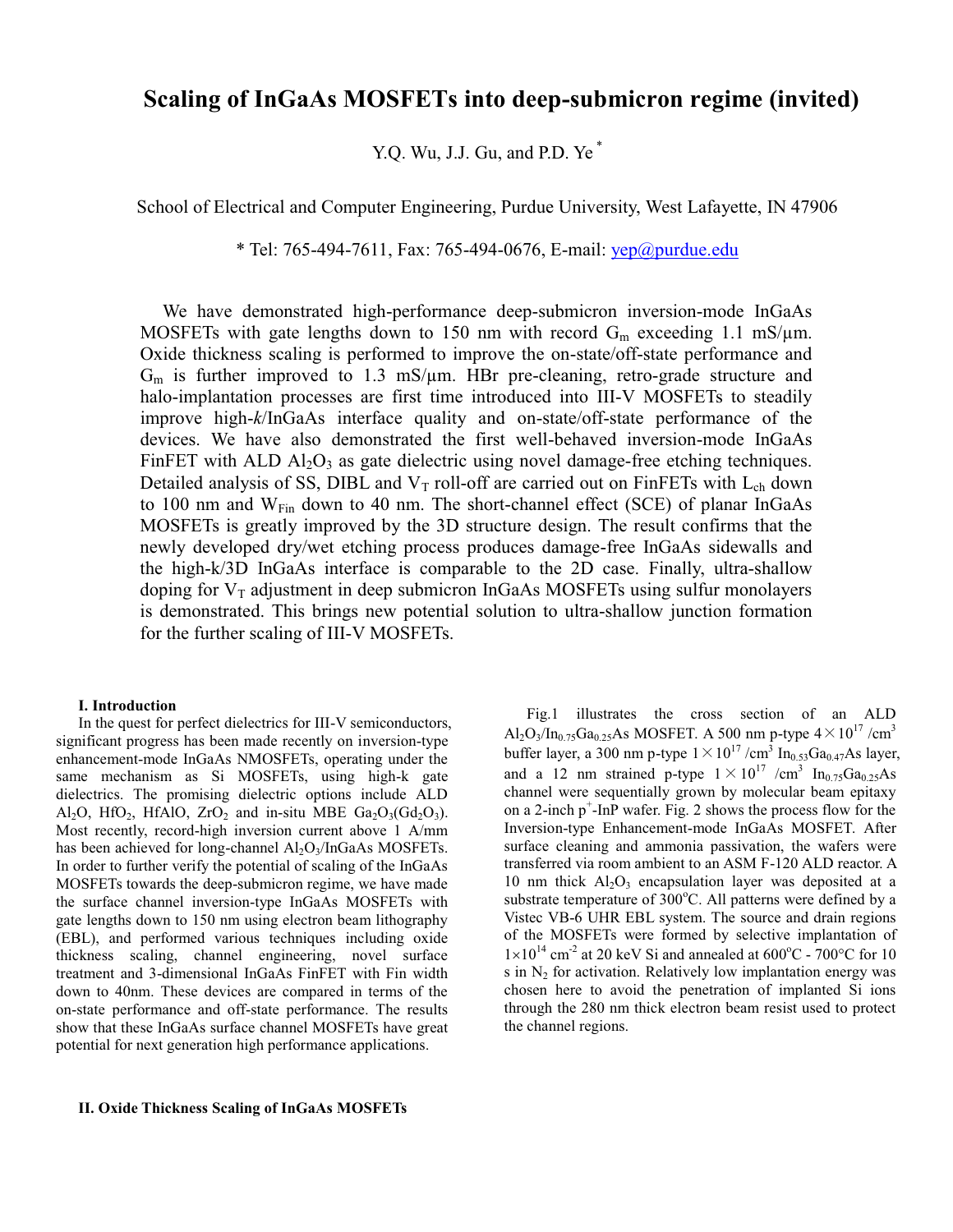





Fig. 2 Process flow of the Inversion-type Enhancement-mode InGaAs MOSFET.

After treated with  $(NH_4)_2S$  solution for 10 minutes, another 5 nm  $Al_2O_3$  or 2.5 nm  $Al_2O_3$  was also grown by ALD after stripping away the encapsulation oxide layer. The ohmic source and drain contacts were made by electron-beam evaporation of AuGe/Ni/Au and annealing at 320°C for 30 s in N<sub>2</sub>. The gate electrode was made by electron-beam evaporation of Ni/Au. The fabricated MOSFETs have nominal gate lengths L<sub>p</sub> of 100, 110, 120, 130, 140, 150, 160, 170, 180 and 200 nm defined by the source-drain implant separation. The device process is not self-aligned.

The oxide thickness scaling has been introduced to explore the potential for the complete scaling. Reduction of  $Al_2O_3$ down to 2.5 nm (EOT≈1nm) can improve the electrostatic control of the channel significantly, and can increase the electric field to the semiconductor surface at similar voltage supply. A typical 160 nm-gate-length inversion-mode  $In_{0.7}Ga_{0.3}As$  NMOSFET with 5 nm  $Al_2O_3$  as gate dielectric shows a  $I_{dss}$  of 840  $\mu A/\mu m$  and peak G<sub>m</sub> of 650  $\mu S/\mu m$  at maximum supply voltage of  $V_{DD}$ =1.6 V. The contact resistance R<sub>C</sub> of 350  $\Omega$ ∙µm is measured by TLM. After subtracting the contact resistance, the resulting intrinsic  $G_m$  is as high as 840  $\mu$ S/ $\mu$ m. A similarly finished 160 nm-gate-length inversion-mode  $In_{0.7}Ga_{0.3}As NMOSFET$  with 2.5 nm  $Al_2O_3$  as gate dielectric shows  $I_{dss}$  of 810  $\mu$ A/ $\mu$ m and peak G<sub>m</sub> of 1100  $\mu$ S/ $\mu$ m at maximum supply voltage of V<sub>DD</sub>=1.6 V. After subtracting the contact resistance, the resulting intrinsic  $G_m$  is as high as 1790  $\mu$ S/ $\mu$ m. The V<sub>T</sub> shifts positively almost 0.5V as can be seen in the later part of this paper.

Fig. 3 compare  $I_{dss}$  and  $G_m$  of 2.5 nm and 5 nm  $Al_2O_3$ devices without HBr treatment at  $V_{DD}$ =1.6V. Record high extrinsic transconductance  $G_m$  of 1.3 mS/ $\mu$ m is reached at  $L_{ch}$ =150 nm. Both the  $I_{dss}$  and  $G_m$  of the 2.5nm devices are significantly improved over the 5nm devices. Especially for the transconductance, the improvement is more than 50% for long channel devices and more than 80% for the shorter channel devices (channel lengths less than 170 nm). This shows the great potential InGaAs MOSFETs have in terms of the gate stack scaling.



2.5nm and 5nm thick gate dielecrics w/o HBr pretreatment and at  $V_{ds}$ =1.6V

Improved off-state characteristics are summarized in Fig. 4. S.S. improves through the better gate control by reducing the effect from the interface trap capacitance. Both the SS and DIBL show great potential to be further improved to be comparable with Silicon with better gate control. This comparison shows the potential of both on-state and off-state performance of the deep-submicron InGaAs MOSFETs for logic applications. The availability of even higher dielectric constant material, i.e., ALD LaLuO<sub>3</sub> (k=24-26), provides a pathway to further scale down the InGaAs MOSFETs.



Fig. 4 Comparison of SS, DIBL,  $V_T$  and  $I_{on}/I_{off}$  vs. L<sub>ch</sub> for the devices with 2.5nm and 5nm  $Al_2O_3$ .

# **III. Novel HBr Surface Pretreatment for InGaAs MOSFETs**

The interface quality between the gate oxide and III-V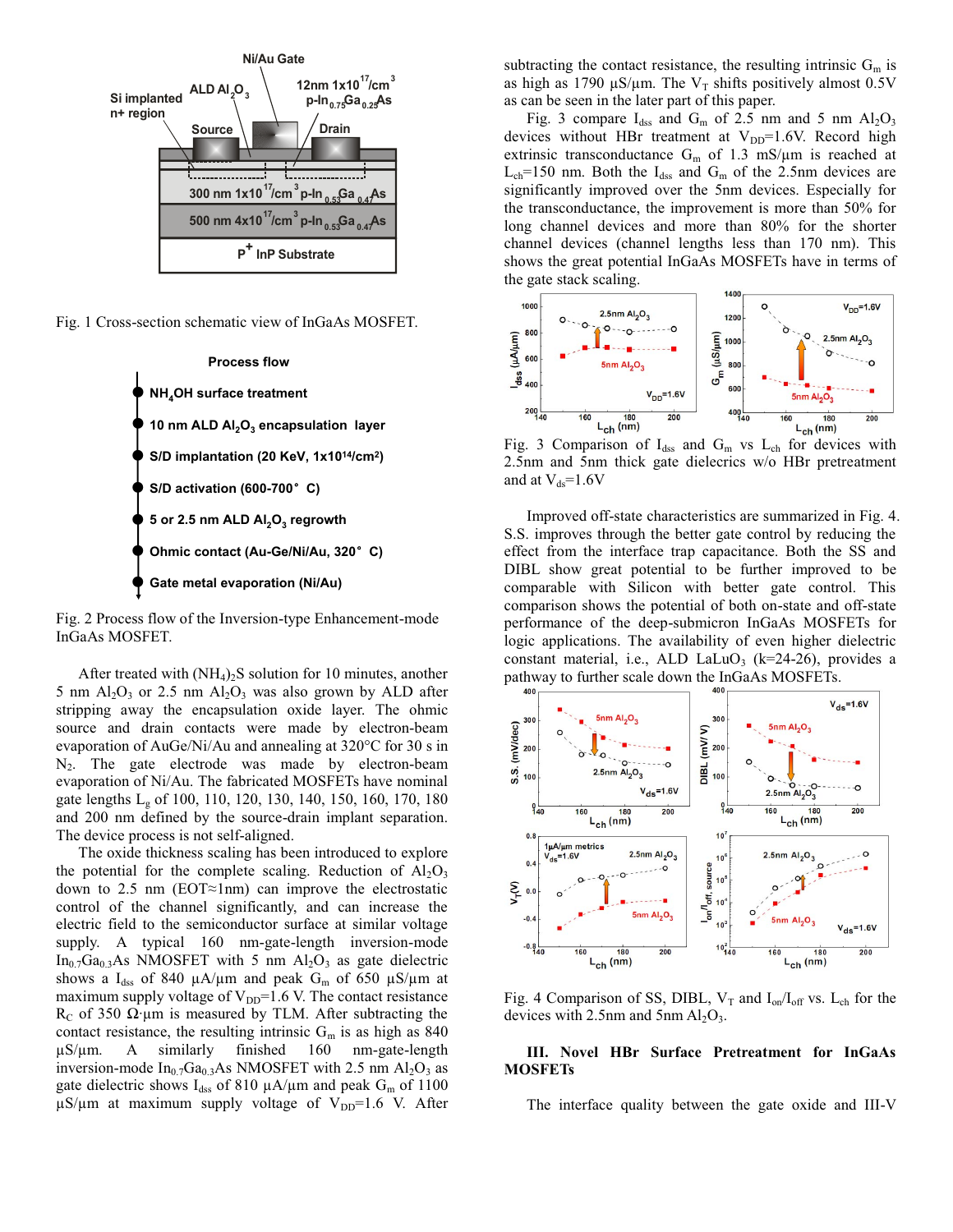channel material is commonly regarded as one of the major challenges for high performance III-V MOSFETs. Although the ALD process has a self cleaning mechanism and can effectively reduce the interface trap density, it is one of the major causes for degrading transistor performance due to the contribution of  $C_{it}$ . To further improve the interface quality between ALD oxide and InGaAs channel, novel HBr /  $(NH_4)_2$ S has been proposed in order to get better on-state performance as well as off-state performance.



Fig. 5 Cross section schematic view and process flow of the HBr treated InGaAs MOSFET

Fig. 5 show the schematic cross section of HBr treated MOSFETs. ALD  $Al_2O_3$  as gate dielectric was grown directly on MBE InGaAs surface. A 500 nm p-doped  $4\times10^{17}$  cm<sup>-3</sup> buffer layer, a 300 nm p-doped  $1 \times 10^{17}$  cm<sup>-3</sup> In<sub>0.53</sub>Ga<sub>0.47</sub>As and a 12 nm  $1\times10^{17}$  cm<sup>-3</sup> In<sub>0.7</sub>Ga<sub>0.3</sub>As channel layer were sequentially grown by MBE on a 2-inch InP p+ substrate for all samples except for the retro-grade sample. The process flow is shown in Fig. 14. After surface degreasing and ammonia-based native oxide etching, the wafers were transferred via room ambient to an ASM F-120 ALD reactor. A 10 nm thick  $Al_2O_3$  layer was deposited at a substrate temperature of 300 °C as an encapsulation layer after NH<sub>4</sub>OH treatment. Source and drain regions were selectively implanted with a Si dose of  $1 \times 10^{14}$  cm<sup>-2</sup> at 20 keV through the 10 nm thick  $Al_2O_3$  layer. The implantation condition was chosen carefully to achieve the desired junction depth and S/D doping concentration. Implantation activation was achieved by rapid thermal anneal (RTA) at 600 °C for 15 s in a  $N_2$  ambient. After removing the 10nm oxide in BOE, HBr /  $(NH_4)_2S$ combination was used as the novel pretreatment and followed by another 5nm  $Al_2O_3$  growth by ALD. HBr treated InGaAs surface is hydrophilic and is believed to be helpful to passivate InGaAs surface from surface recombination velocity measurements [16]. And it is expected to improve interface properties and the output performance. After 400-500 °C PDA process, the source and drain ohmic contacts were made by an electron beam evaporation of a combination of AuGe/Ni/Au and a lift-off process, followed by a RTA process at 320  $^{\circ}$ C for 30 s also in a  $N_2$  ambient. The PDA temperature cannot exceed 500°C, as the remaining Sulfur atoms on the interface will be activated and serve as an n-type doping at temperatures above 600°C. The gate electrode was defined by electron beam evaporation of Ni/Au and a lift-off process.



Fig. 6 output and transfer characteristic of an HBr treated 160 nm InGaAs MOSFET with 5nm  $Al_2O_3$ .

A well-behaved I-V characteristic of a 160 nm-gate-length inversion-mode  $In_{0.7}Ga_{0.3}As$  NMOSFET with 5 nm  $Al_2O_3$  as gate dielectric is demonstrated in Fig. 6 with I<sub>dss</sub> of 925  $\mu$ A/ $\mu$ m and peak G<sub>m</sub> of 1.1 mS/ $\mu$ m at maximum supply voltage of V<sub>DD</sub>=2.0V. The contact resistance R<sub>C</sub> of 350 Ω⋅μm is measured by TLM. After subtracting the contact resistance, the resulting intrinsic  $G_m$  is as high as 1.8 mS/ $\mu$ m.



Fig. 7 (a)  $I_d$  and  $I_s$  at three  $V_{ds}$  of the same  $In_{0.7}Ga_{0.3}As$ MOSFET with  $L_{ch}$ =160nm. (b) scaling characteristics of maximum drain current and peak transconductance vs  $L_{ch}$ 

Fig. 7(a) shows  $I_d$  and  $I_s$  at  $V_{ds}$ =2.0V, 1.6V and 0.05V, respectively. It is clear that  $I_{sub}$  (the reverse-biased pn-junction leakage current) determines the leakage floor and  $I_d$  at  $V_{gs}$  < 0 as discussed before caused by the implantation and activation steps. The off-state is thus affected adversely by this parasitic effect. There is no Fermi-level pinning at  $V_{gs} < 0$  since the gate still controls the channel well as shown in Is with 7-8 orders of magnitude change with the gate bias. The analysis on Is reflects more accurately the intrinsic properties of devices by avoiding the substrate leakage. The major contribution of the difference of drain and source current comes from the non-optimized S/D junctions, which can be improved by the refined implant condition and following thermal activation. Fig. 7(b) summarizes the increase of  $I_{dss}$  and  $G_m$ , the on-state performance, versus the channel length  $L_{ch}$  from 250 nm to 150 nm. The maximum drain current changes from 700  $\mu$ A/ $\mu$ m to 1 mA/ $\mu$ m and peak transconductance changes from 750  $\mu$ S/ $\mu$ m to more than 1 mS/ $\mu$ m as the gate length scales. It shows pretty good trend of increasing output performance while scaling the channel length, which is promising for further scaling into the nanometer regime.

## **IV. Channel Engineering for InGaAs MOSFETs**

Channel engineering–retro-grade structure and halo-implantation–has been studied to further improve off-state performance. The underlying heavily doped InGaAs layer beneath the channel of the retro-grade structure would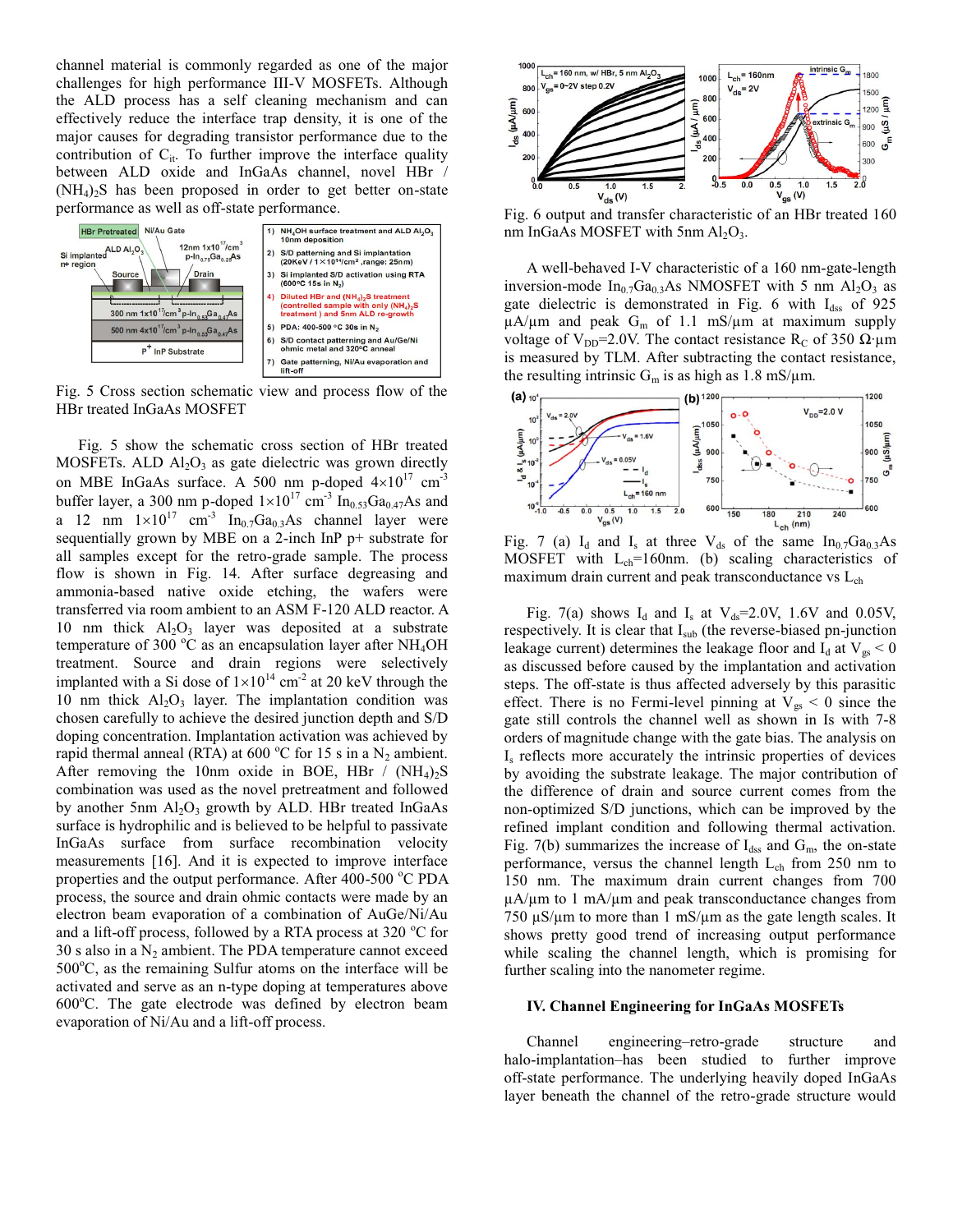improve the S/D punch-through. The halo-implantation was performed by implanting Zn with  $\pm 30$  degree angles to the normal.



Fig. 8 Comparison of  $I_{dss}$ ,  $G_m$  vs  $L_{ch}$  for 4 different types of channel engineering.

Fig. 8 summarize  $I_{dss}$  and  $G_m$  of 4 different types of devices with 5 nm  $Al_2O_3$  at all  $L_{ch}$  measured. Uniform channel as shown in Fig. 1 without HBr pretreatment is used as a control sample. HBr treated sample (without channel engineering) has the best on-performance among the four and is attributed to the improved interface. Both retro-grade sample and halo-implanted sample are degraded on-current and peak  $G_m$ , which are expected from inducing scattering and reducing channel mobility. This is a trade-off for the improved off-state performance such as S.S. and DIBL as demonstrated in Fig. 9.



Fig. 9 Comparison of SS, DIBL vs  $L_{ch}$  for 4 different types of channel engineering



Fig. 10 Comparison of (a)  $V_T$  and (b)  $I_{on}/I_{off}$  obatained from 4 different channel engineering.

Fig. 10(a) shows  $V_T$  vs L<sub>ch</sub> using  $I_{ds} = 1 \mu A/\mu m$  metrics at  $V_{ds}$ =1.6V. The typical roll-off of  $V_T$  at shorter gate lengths is also observed here. All treated samples have better  $V<sub>T</sub>$  roll-off than control sample. Fig. 10(b) summarizes  $I_{on}/I_{off}$  vs  $L_{ch}$  of 4 different types of devices from  $I_d$ .  $I_{on}/I_{off}$  is chosen as  $I_{on}$  $(V_{ds}=1.6V, V_{gs}=2/3V_{ds}+V_T)/I_{off}$   $(V_{ds}=1.6V, V_{gs}=1/3V_{ds}+V_T),$ where  $V_T$  is determined by  $1\mu A/\mu m$  metric. The similar definition is also used for Is. Junction leakage is the dominant factor currently for  $I_d$  at  $V_{gs}$ <0 or  $I_{off}$ . For retro-grade sample,  $I_{sub}$  or  $I_{off}$  is higher due to heavily p-doped  $2 \times 10^{18} / \text{cm}^3$  layer in source/drain. This junction leakage mainly comes from the non-optimized S/D junctions after implantation and activation

which can be greatly improved by better control of the process. If eliminating the junction leakage or  $I_{on}/I_{off}$  taken from  $I_{s}$ ,  $I_{on}/I_{off}$  is improved to 104-106 at 150-200 nm gate lengths. Without considering the contribution from short-channel effect, with the lowest S.S. of 126 mV/dec. For HBr treated samples at  $V_{ds}=0.05V$ , the upper limit for interface trap density  $D_{it}$  is  $2.8 \times 10^{12}$ /cm<sup>2</sup>-eV. The short-channel effect will significantly degrade SS when the gate lengths get shorter. The first pitfall introduced in calculating  $D_{it}$  directly from SS comes from SCE, especially in the deep submicron region. The deteriorating of SS for short devices could be attributed to the enhanced SCE by adding a term of CGD, which is a function of drain induced barrier lowering. With DIBL of less than 100 mV/V, it is reasonable to assume the SCE is minimized for 250 nm long device. More detailed interface characterizations by CV and GV methods are on-going to more accurately to determine the interface properties of the deeply scaled InGaAs MOSFETs.

#### **V. 3D structure: InGaAs FinFET**

With the continuous request of carrier transport boosting in CMOS devices, very recently, much progress has been made on achieving on-state performance of inversion-mode In–rich InGaAs MOSFETs using high-k gate dielectrics. However, the off-state performance of InGaAs MOSFETs is far from satisfactory according to ITRS requirement. The short-channel effect (SCE) of InGaAs MOSFETs deteriorates more quickly than Si MOSFETs due to its nature of narrower bandgap and higher semiconductor dielectric constant. In order to achieve better gate control capability, new structure design like FinFET demonstrated successfully in Si devices, is strongly needed for short-channel III-V MOSFETs. However, unlike Si, the dry etching of III-V semiconductor surface has been believed to be difficult and uncontrollable, especially related with surface damage and integration with high-k dielectrics. In this paper, we report for the first experimental demonstration of inversion-mode  $In<sub>0.53</sub>Ga<sub>0.37</sub>As$  tri-gate FinFET using damage-free etching and ALD  $Al_2O_3$  as gate dielectric. The SCE is greatly suppressed in terms of SS, DIBL and  $V_T$ roll-off. Detailed analysis and comparison are performed on the FinFETs with channel length  $(L_{ch})$  from 200 nm to 100 nm, fin width ( $W_{Fin}$ ) from 100 nm to 40 nm, and fixed fin height  $(H_{Fin})$  of 40 nm. The reduction in the SCE shows the great promise for InGaAs transistors to continue scale into the sub-100nm regime. Fig. 11 shows the schematic cross section of the uniform device structure and the device fabrication flow. A 500 nm p-doped  $2\times10^{18}$  cm<sup>-3</sup> InP layer, a 300 nm p-doped  $2 \times 10^{16}$  cm<sup>-3</sup> and a 40 nm  $2 \times 10^{16}$  cm<sup>-3</sup> In<sub>0.53</sub>Ga<sub>0.47</sub>As channel layer were sequentially grown by MBE on a 2-inch InP  $p+$ substrate. The heavily doped InP layer beneath the channel was chosen to prevent punch through and reduce substrate leakage because of its higher bandgap.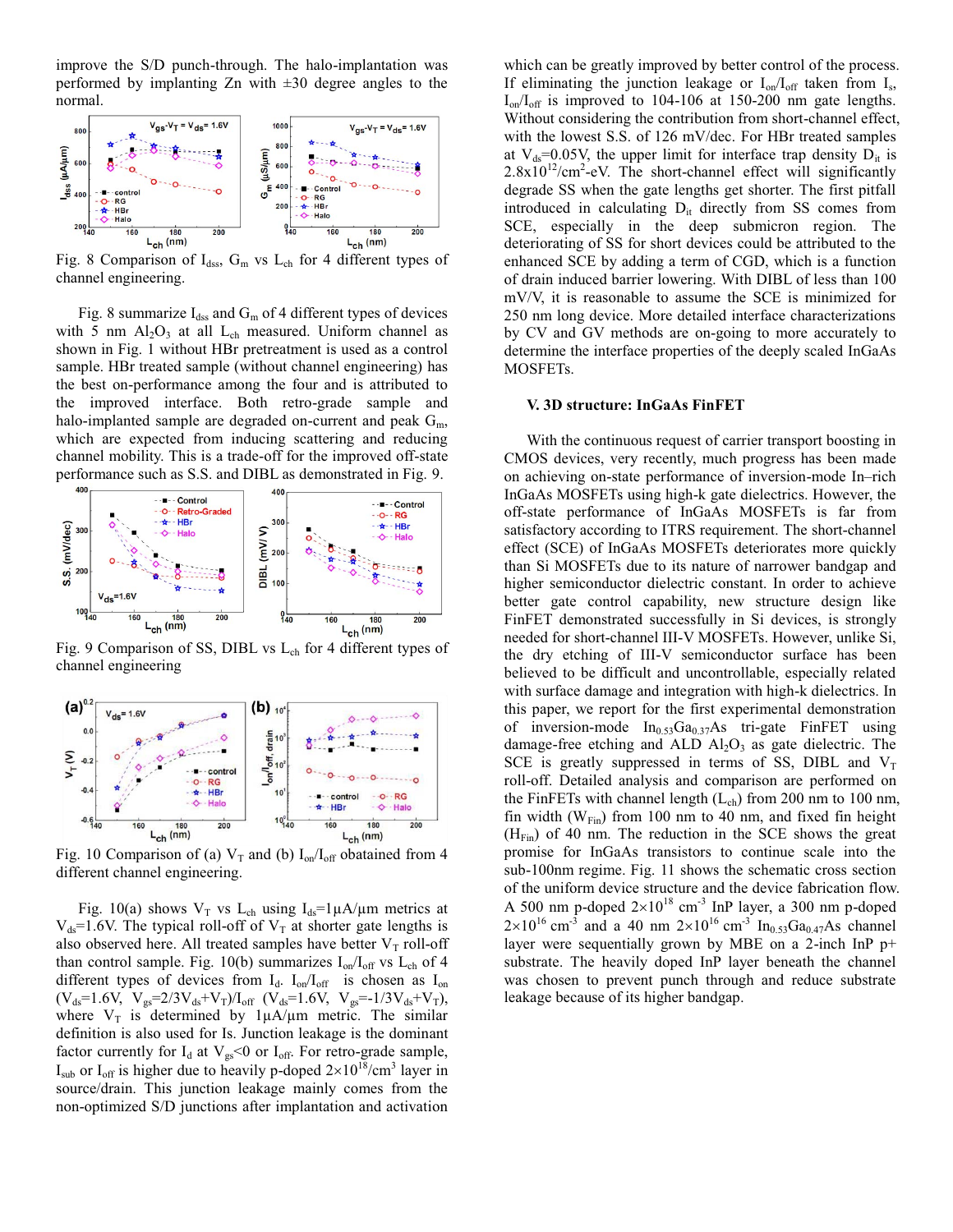

Fig. 11 Cross section schematic view and 3-dimensional schematic view of the InGaAs FinFET

Due to the non-optimized source/drain junctions, the heavily doped InP layer resulted in worsen junction leakage. After surface degreasing and ammonia-based native oxide etching, the wafers were transferred via room ambient to an ASM F-120 ALD reactor.. A 10 nm thick  $Al_2O_3$  layer was deposited at a substrate temperature of  $300^{\circ}$ C as an encapsulation layer. Source and drain regions were selectively implanted with a Si dose of  $1 \times 10^{14}$  cm<sup>-2</sup> at 20 keV through the 10 nm thick  $Al_2O_3$  layer. The implantation condition was chosen carefully to achieve the desired junction depth and S/D doping concentration. Implantation activation was achieved by RTA at  $600\degree$ C for 15 s in a nitrogen ambient. The reduction of activation temperature from  $750\degree C$  to  $600\degree C$  resulted in much improved S/D junction leakage while achieving similar activation efficiency.

A combined dry and wet etching was used to pattern the fin structures. High-density plasma etcher (HDPE)  $BCI<sub>3</sub>/Ar$ was used for dry etching at the chamber pressure of 2 mTorr. The gas flow of  $BCl<sub>3</sub>/Ar$  is 15 sccm/ 60 sccm and the RF source power and bias power is 100 w and 50 w, respectively. The achieved etching rate for InGaAs under this condition is estimated to be 20nm / min. The positive E-beam resist ZEP-520A was used as an etching mask in this case. To achieve the desired small feature of 40nm, the original ZEP 520A resist was diluted with A-thinner (anisole) at the ratio of 1:0.7. The resist thickness of the diluted ZEP 520A is around 200nm at a spinning speed of 2000 rpm. A short dip of 3 seconds in diluted  $H_2SO_4$ : $H_2O_2$ : $H_2O$  (1:8:400) solution was carried out immediately after the dry etching to remove the damaged surface layer. The resulted fin channels have a depth of 40 nm which can be seen from the last SEM image in Fig. 12.



Fig. 12 (1) Tiled SEM of a finished FinFET device (b) Zoomed in image of the channel region with gate dielectric and gate metal (c) SEM image of the Fin structure after dry etching (d) Cross section SEM image of a Fin after dry etching

More sophisticated process is needed to make the fin side-walls perfectly vertical. A 5 nm  $Al_2O_3$  film was regrown by ALD after removing the encapsulation layer by BOE solution and  $(NH<sub>4</sub>)<sub>2</sub>S$  surface preparation. After 400-500 °C PDA process, the source and drain ohmic contacts were made by an electron-beam evaporation of a combination of AuGe/Ni/Au and a lift-off process, followed by a RTA process at 320 °C for 30 s also in a  $N_2$  ambient. The gate electrode was deposited by electron- beam evaporation of Ni/Au and a lift-off process. The fabricated MOSFETs have a nominal gate length varying from 100 nm to 150 nm and fin widths from 40 nm to 100 nm. From the SEM images of Fig. 12 (a) and (b), the gate metal covers uniformly on the parallel multi-fin channels. All patterns were defined by a Vistec VB-6 UHR electron-beam lithography (EBL) system. A Keithley 4200 was used for MOSFET output characteristics. The combined dry and wet etching for the formation of fin channels results in damage-free sidewalls. It is verified by the carrier transport through the fin channels without any significant degradation, compared to the planar devices. Fig. 13 depict the well-behaved output characteristic of a FinFET with 40 nm and 100nm  $W_{Fin}$  at same channel length of 100nm. There is no significant reduction of drain current even when the fin width is reduced down to 40 nm dimension. Note the current density is scaled by the fin width plus 2 x fin heights. Fig. 14(a) shows the typical output characteristics of a planar 100 nm-long MOSFET. It cannot be turned off at zero gate bias due to the SCE. Fig. 14(b) depicts the well-behaved output characteristic of a FinFET with 40 nm  $W_{Fin}$  at same channel length. From the comparison, it clearly shows the FinFET has much better behaved output characteristics in terms of off-state while maintaining the on-state performance compared to the planar device.



Fig. 13  $I_{ds}$  vs  $V_{ds}$  of a FinFET with  $L_{ch}$ =100nm and W<sub>fin</sub> = 40nm or 100nm.



(b) FinFET device with  $L_{ch} = 100$ nm and W<sub>Fin</sub>=40nm.

 SS from the saturation region as well as DIBL are compared among FinFETs with 4 different WFin from 40 nm to 100 nm and the planar FET in Fig. 15. The trend shows the